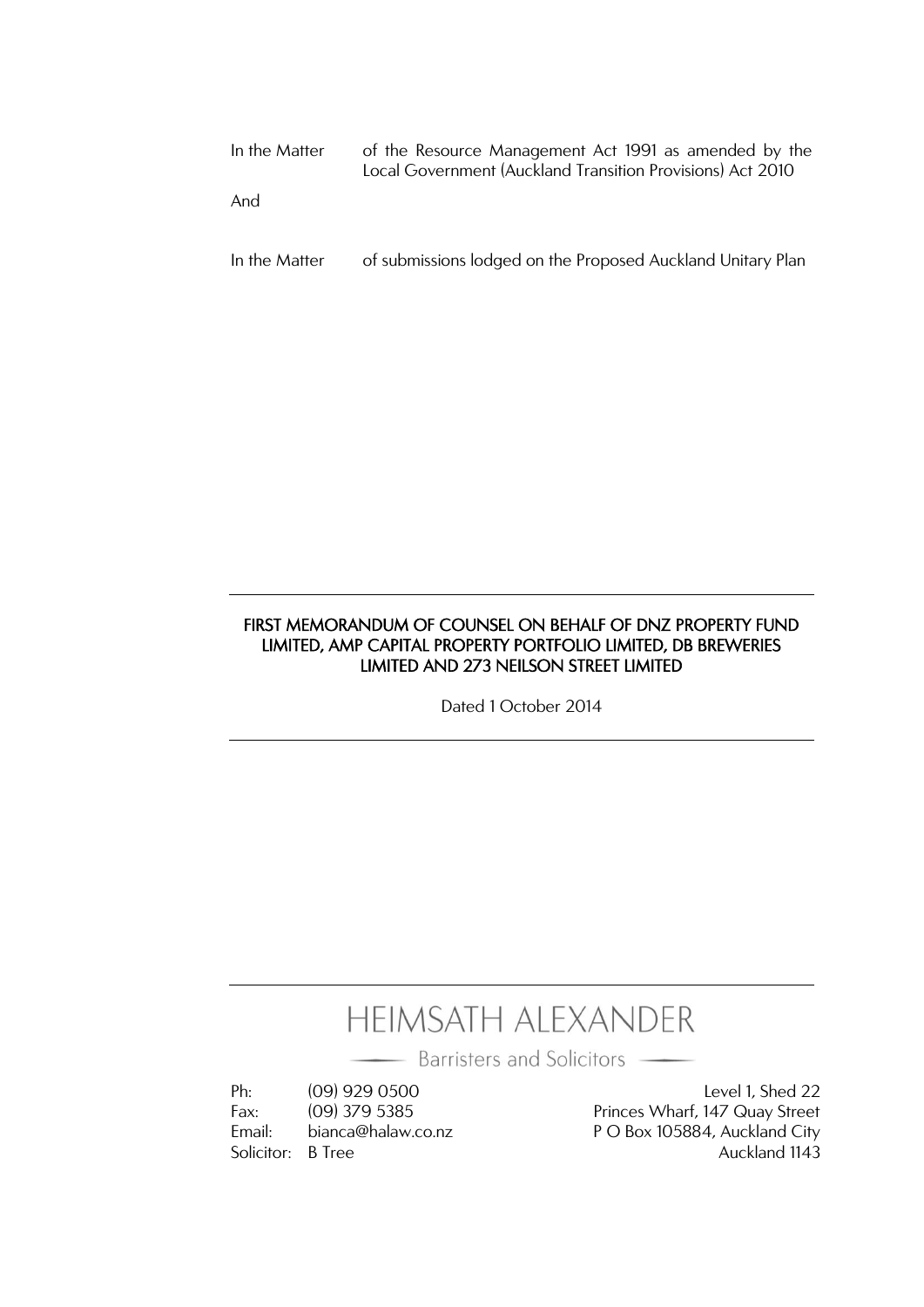| To:                | Auckland Unitary Plan Independent Hearings Panel                                                                                            |
|--------------------|---------------------------------------------------------------------------------------------------------------------------------------------|
| Name of submitter: | DNZ Property Fund Limited (S 3863 FS 868)<br>AMP Capital Property Portfolio Limited (S 4376 FS 831)<br>DB Breweries Limited (S 4868 FS 884) |
|                    | 273 Neilson Street Limited (S 4378 FS 888)                                                                                                  |

### Introduction

- 1. We refer to the notice of conference to be held on Friday, 3 October 2014 to address the matters raised in the memorandum from Ellis Gould dated 19 September 2014.
- 2. This memorandum is tabled on behalf of the submitters listed above. The submitters endorse the comments made in paragraphs 12-33 of the Ellis Gould memorandum. This memorandum does not repeat the concerns raised, but provides additional comment to support amendments to the timetables proposed to date to ensure that adequate time is provided for and between witness caucusing, mediation, evidence exchange and hearing dates.
- 3. Counsel appreciates the complexity of the issues, number of parties involved, and tight statutory timeframe that the Panel is required to work within. We also appreciate our duty to the Panel, including assisting the Panel by providing succinct evidence and legal submissions. It is with some irony that it often takes more time and preparation to provide succinct evidence and submissions that will be of the greatest benefit to the Panel and to the overall outcome of the Unitary Plan.
- 4. We wish to make some observations about the bigger picture need or otherwise to adhere to the very demanding timeframes that have been proposed for the topics to date.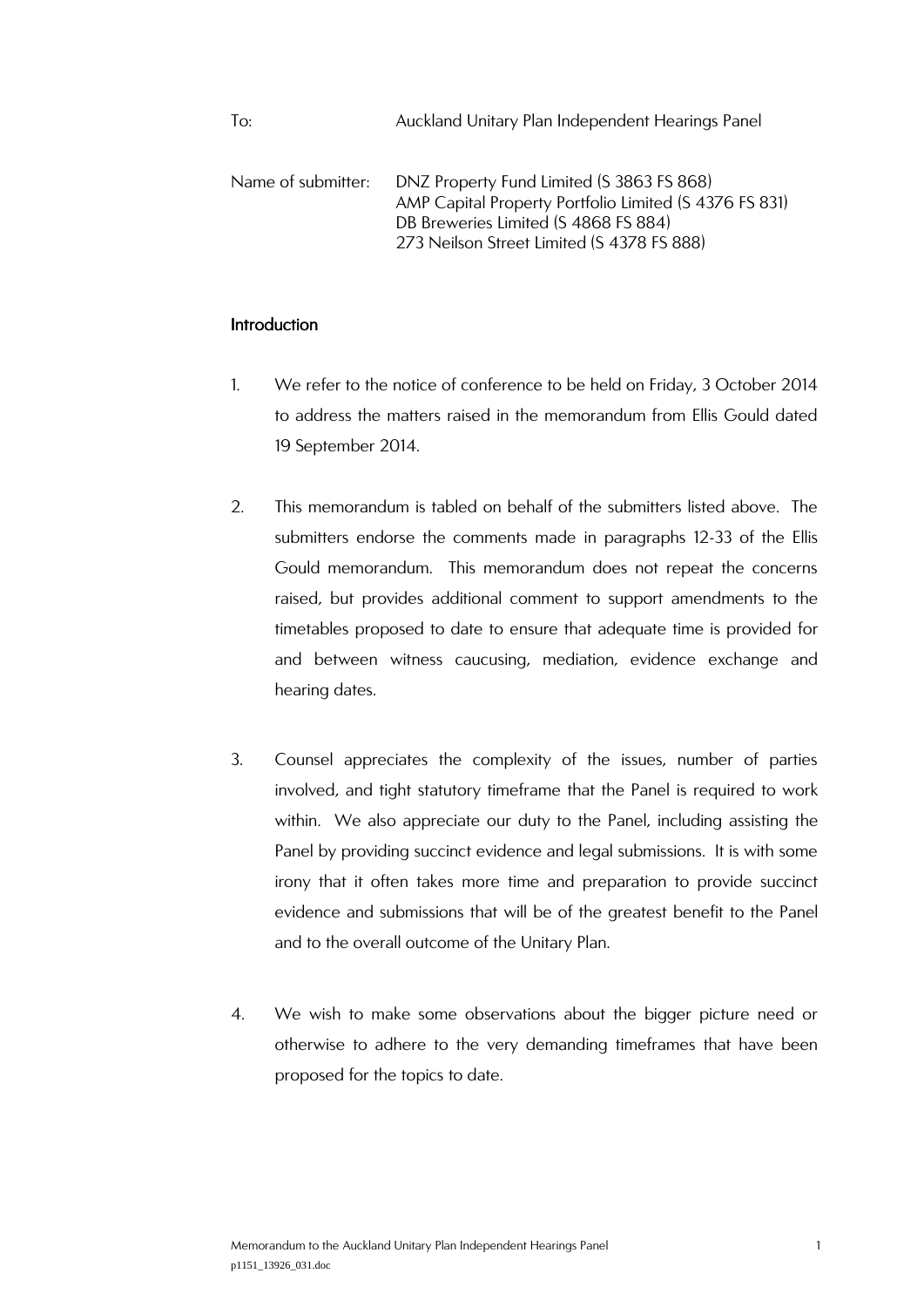#### One Step Unitary Plan Process

- 5. At the time that the 'one step' process was proposed a number of concerns were raised by the resource management profession including the lack of appeal rights and therefore the need to address all matters fully and comprehensively in the single hearing opportunity. At that time the response by Auckland Council to these concerns were that a draft Unitary Plan would be notified for feedback so that the Unitary Plan as notified could respond to and address issues raised where appropriate. The objective being the Unitary Plan as notified should be 'almost' there. It is clear from the number of submissions on the Unitary Plan, including the Council's own submission, that this is not the case.
- 6. It is also clear that the Auckland Council Unitary Plan team has worked tirelessly to prepare the Unitary Plan. However their work load has not enabled discussion to occur with submitters following feedback on the Draft Unitary Plan or since notification of the Unitary Plan. The only periods when the Unitary Plan Team may have been less busy over the past year is when the resource management profession have been equally busy preparing submissions and further submissions.
- 7. It is important to note that the process so far has not enabled Auckland Council and submitters to engage in discussion on the Unitary Plan and matters raised in either feedback or submissions.
- 8. It is also helpful to reflect on why the 'one step' process was sought by Auckland Council and passed into law by the Government. In the second reading of the Resource Management Reform Bill, the Hon. Amy Adams gave the following speech in respect of the Unitary Plan process<sup>1</sup>:

"As I have mentioned, the other area of reform in the bill is a proposal to develop a one-off hearings process for Auckland's first unitary plan. The streamlined process for developing and making operational the first plan is essential for developing a set of consistent planning policies and rules within a workable time frame. Long-term costs and uncertainty around the delivery of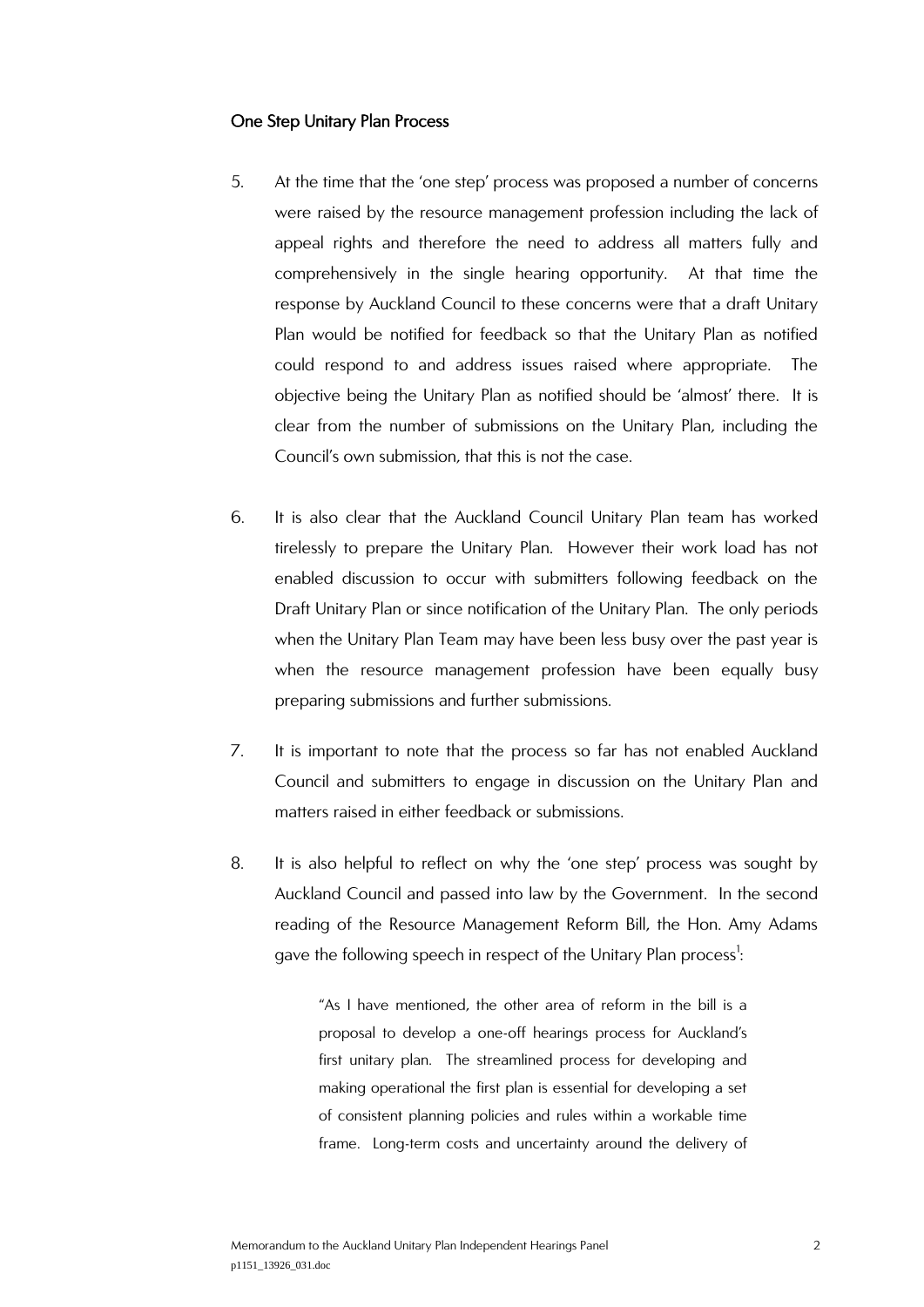the plan will be lowered, while ensuring the delivery of a highquality document that has comprehensive input from the public and key stakeholders…. Delivery of the plan within 3 years, as opposed to the 10 years it might have taken under the current processes, will have real benefits for Aucklanders and the country as a whole. Getting the plan right for the future of Auckland matters, but there is no benefit to having an overly drawn out process that will cause significant cost and delay."

- 9. The Unitary Plan 'one step' process will ensure the delivery of the Unitary Plan in a timely manner. However, the imperatives of delivery of a high quality document with comprehensive input from the public and key stakeholders will be compromised if the process is too rushed. Applying the extension to deliver the plan within 4 years (from notification) as provided for in s147 of the Local Government (Auckland Transitional Provisions) Amendment Act 2013 is still fast-tracked having regard to the number and complexity of the issues.
- 10. It is also understood that a key driver to the 'one-step' process was the concern over residential land supply and housing affordability.<sup>2</sup> However, this driver for the fast track process has since been addressed by the Housing Accords and Special Housing Areas Act 2013. The other noted drivers of macro-economic impact and business competitiveness support the importance of getting the plan 'right' for the future of Auckland.

#### Amendments Sought to the Hearing Process

11. As the Auckland Unitary Plan process is a 'one step' process it is even more important that submitters have the opportunity to engage with Auckland Council and other submitters prior to the hearings, through mediation and witness caucusing, and that they have adequate time to both prepare and present their case.

1

<sup>1</sup> Hansard, sitting date; 25 June 2013. Volume: 691; Page 11227.

 $^2$  The Ministry for the Environment, Auckland Unitary Plan, Resource Management Amendments 2013, Fact Sheet 4 (August 2013) states that the 'one step' Unitary Plan process was needed: "Given the scale and significance of the Plan it will have macro-economic impact, including effects on development capacity, housing affordability, and business competitiveness across Auckland and New Zealand."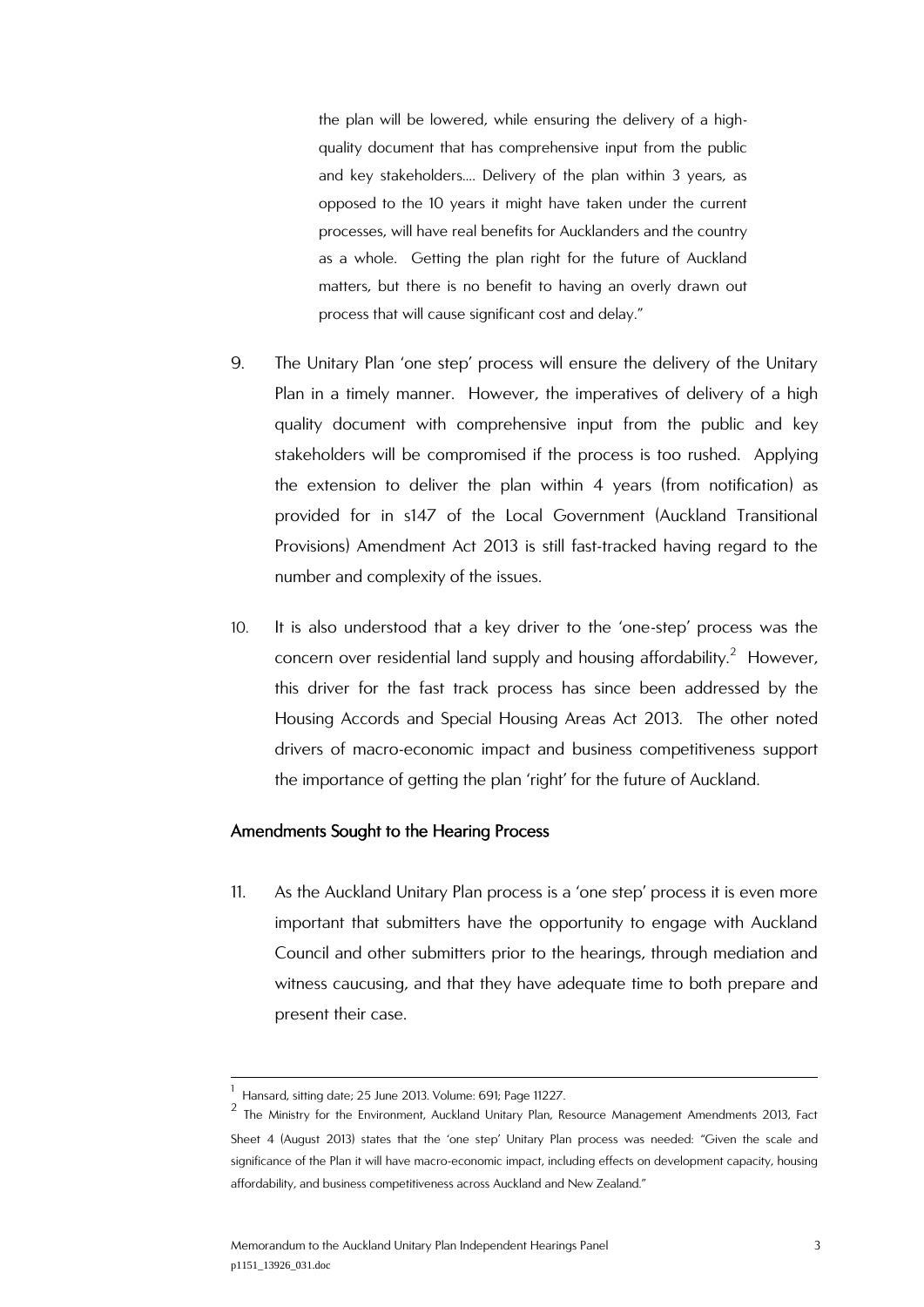- 12. It is appreciated that a balance needs to be struck between the most efficient use of time, including how long parties should be given to mediate prior to hearing if positions are entrenched. However, it should be borne in mind that mediation is often very effective in appeals on plan provisions, and that any 'agreement' between the parties will limit the number of contentious issues presented to the Panel. Allowing sufficient time for mediation, particularly as there has not been time to engage with Auckland Council to date to any degree, is an important part of the public engagement process.
- 13. It is also important that there be sufficient time to prepare evidence after mediation has concluded. As the topics progress and hearings overlap, it will be even more important to ensure that there is some leeway for the demands that will be placed on expert witnesses and counsel.
- 14. Providing sufficient time at the front end of the process should reduce the amount of evidence that will need to be produced, and hearing time before the Panel.
- 15. The changes sought to the hearing timetables are even more pertinent for the Regional Policy Statement provisions which will inform the direction of the Unitary Plan.
- 16. We wish to thank the Panel for calling this conference and considering the matters raised in this memorandum.

Bianca Tree Counsel for DNZ Property Fund Limited, AMP Capital Property Portfolio Limited, DB Breweries Limited and 273 Neilson Street Limited

Dated 1 October 2014